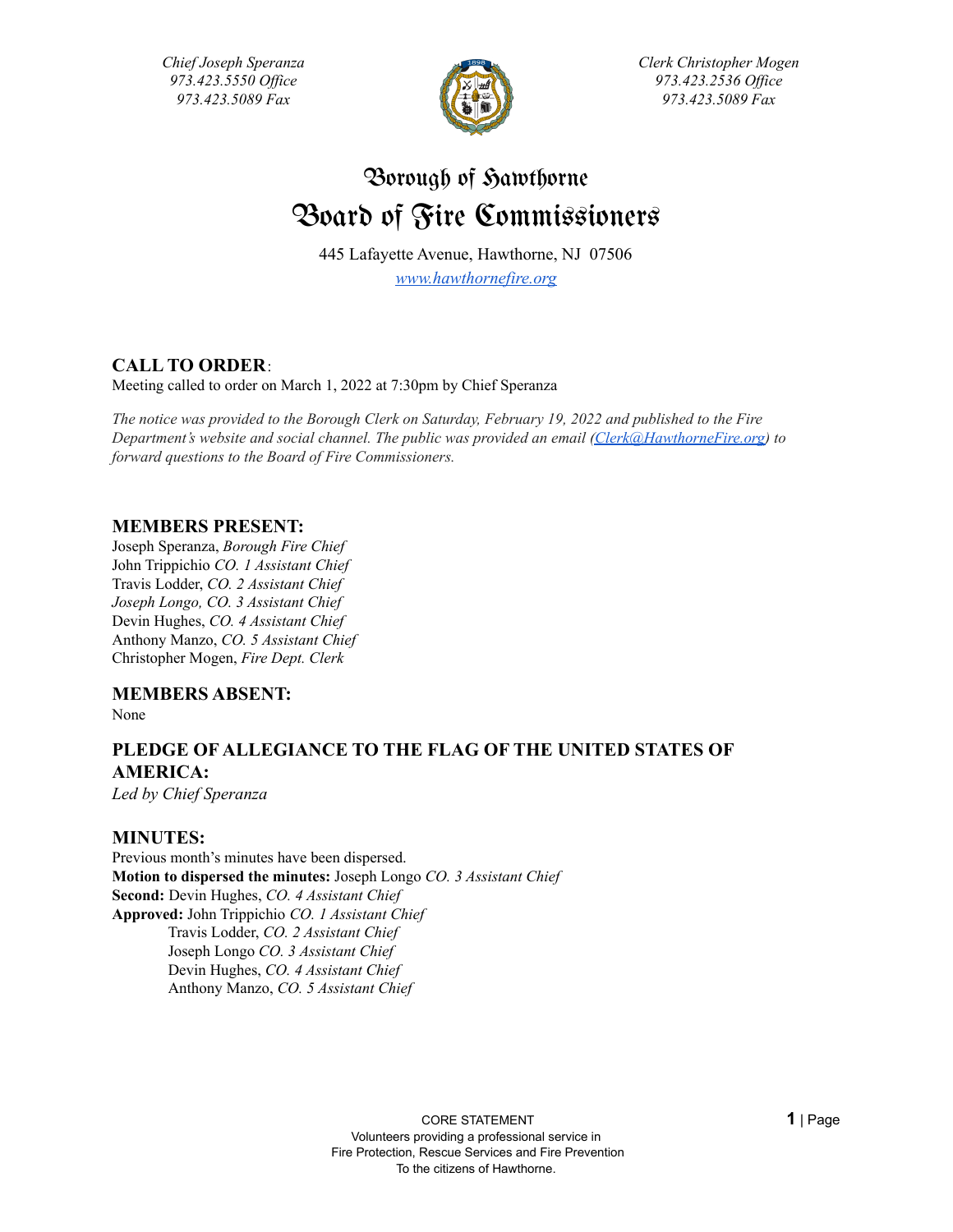# **DEPARTMENT BILL LIST OF EXPENSES***;*

*provided and presented by Clerk Mogen*

| FireCompanies.com (Annual Website Hosting)                                        | \$816.89    |
|-----------------------------------------------------------------------------------|-------------|
| RT Office Products (Radio Room Printer Toner Cartridge, Certificate Folders)      | \$205.80    |
| RT Office Products (Company 2 - Wireless All-In-One Printer)                      | \$157.50    |
| Passaic County Mutual Aid Association (2022 Association Dues)                     | \$100.00    |
| FireFighter One, LLC (HFD - (2) Facepieces, (10) Head Harness Assemblies)         | \$2,399.40  |
| Witmer Public Safety Group (Engine 1 - Fire-Dex Leather Structural Boot)          | \$389.00    |
| American Trade Mark Co. (HFD - Accountability Tags)                               | \$216.08    |
| Witmer Public Safety Group (Engine 1 - 5" Hose - 500")                            | \$3,495.00  |
| Witmer Public Safety Group (Truck 2 - Sreamlight Vulcan LED Lights)               | \$366.30    |
| Firefighter One (HFD - 3M Respirator Cleaning Wipes)                              | \$424.90    |
| State Line Fire & Safety Inc. (Fire Extinguisher Refill)                          | \$106.35    |
| New Jersey Fire Equipment Co. (SCBA Repairs)                                      | \$700.00    |
| FireFighter One, LLC. (Engine 3 - (2) 100 ft. Ponn Conquest Double                |             |
| Jack Hose - 5 in. Red)                                                            | \$1,074.70  |
| WL Construction Supply, LLC (Rescue 5 - 14" 20MM Wood Cutting Rescue Blade)       | \$422.31    |
| <b>Industrial Scientific Corporation (Gas Meter Repair - Ventis MX4)</b>          | \$500.00    |
| ACE Security Inc. (HQ Side Entrance Door Repair + Labor)                          | \$105.00    |
| Fire & Safety Service, LTD (Engine 1 - Directional Turn Short + Pump Drain Valve) | \$700.00    |
| Fire and Safety Services LTD (Truck 2 Annual Service)                             | \$4,783.57  |
| <b>ESI Equipment Inc.</b> (Service Program - Holmatro Rescue Tools)               | \$1,115.00  |
| <b>Campbell Supply (Generator Repair)</b>                                         | \$7,998.15  |
| Fierro's Auto Service (Unit 50 - Oil Change)                                      | \$110.00    |
| Fierro's Auto Service (Unit 61 - Replace ABS - Brake System)                      | \$680.00    |
| LW Bills & Alarm Engineering (Alarm Register Tap)                                 | \$105.60    |
| Macluso's (2022 Annual Installation & Awards Dinner)                              | \$10,620.00 |
| Strategic Safety Dynamics, LLC (HFD - Turnout Jacket - Mayor Lane)                | \$1,378.80  |

**Total: \$38,970.35**

**Motion to pay the bills:** John Trippichio *CO. 1 Assistant Chief* **Second:** Joseph Longo *CO. 3 Assistant Chief* **Approved:** John Trippichio *CO. 1 Assistant Chief* Travis Lodder, *CO. 2 Assistant Chief* Joseph Longo *CO. 3 Assistant Chief* Devin Hughes, *CO. 4 Assistant Chief* Anthony Manzo, *CO. 5 Assistant Chief*

# **COMMUNICATIONS TO THE BOARD;**

*Presented by Clerk Mogen*

● Received a letter for a Personal Leave of Absence form FF. Jose Corrales of Company 3. starting March 1, 2022. Approved by Company 3 and notification made to the Board of Fire Commissioners.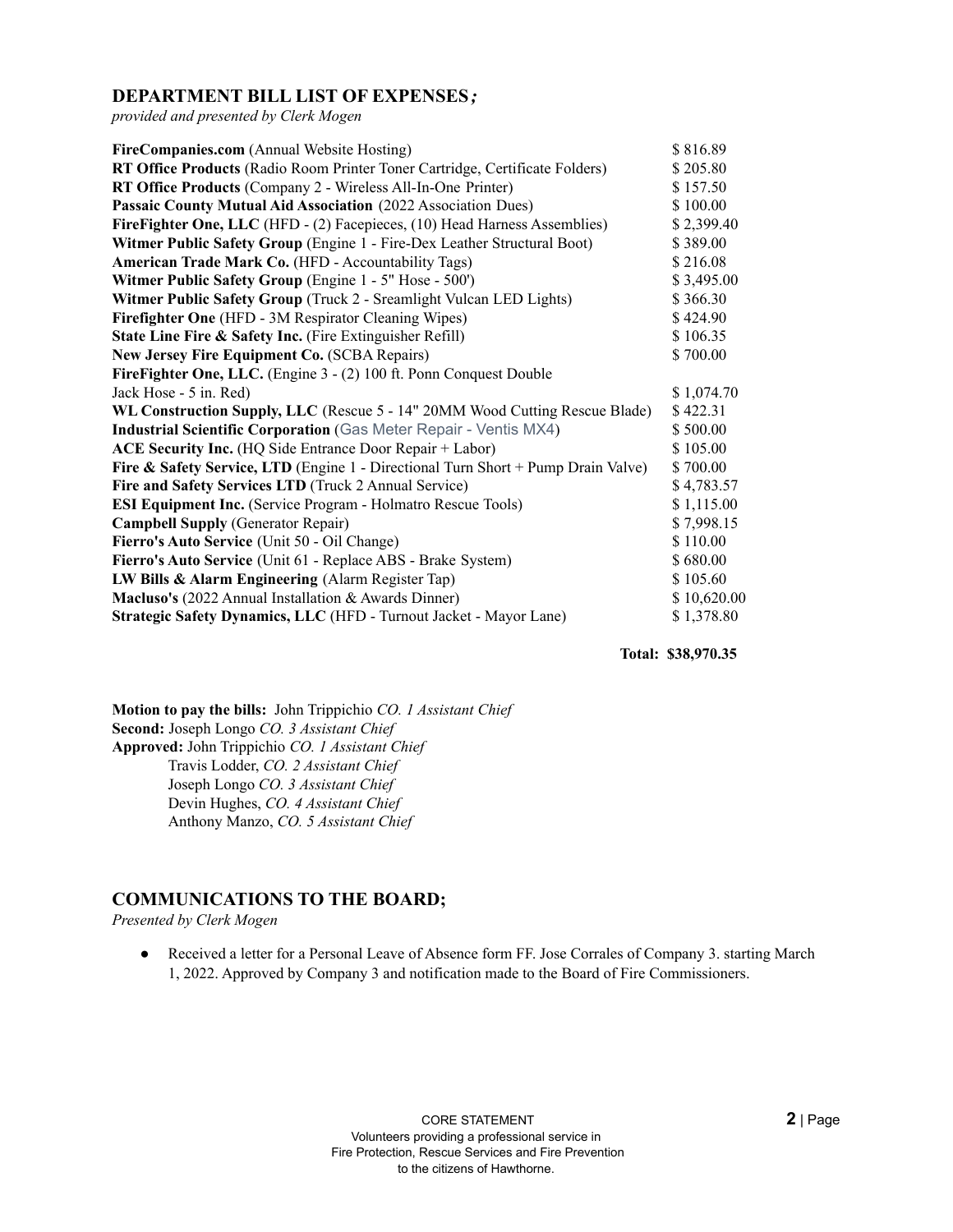# **FIRE COMPANY REPORTS FOR THE MONTH:**

# **Engine CO. #1;** *presented by Assistant Chief John Trippichio:*

- For the month of February, 2022, Engine 1 responded to; 17 Box Alarms, 1 Still Alarms, 0 Radio Alarms, 4 Drill(s) for a total of 22 alarms.
- All the previously reported issues with Engine 1 have all been addressed.
- Engine 1 has one member that remains on leave of absence.
- Company 1 submitted all certifications along with the required Level 1 Management applications to the Chief. All members are now in compliance and certified by the State of Division of Fire & Safety.
- Company 1 provided the head count to Chief Speranza last week.
- Equipment:
	- Our 500 feet of five inch hose remains outstanding as well as one member's accountability tag.

**With the above mentioned exceptions, all members and equipment are in good working order.**

# **Tower CO. #2;** *presented by Assistant Chief Travis Lodder:*

- For the month of February 2022, Truck 2 responded to; 18 Box Alarms, 3 Still Alarm, 6 Mutual Aid including 2 Glen Rock Alarms, 3 Paterson Alarms, 1 North Haledon Alarm, 4 Drill, 0 Training, 0 Radio Alarms, for a total of 31 alarms.
- Certifications on file for all members have been turned over to the Chief, as well as state certification applications for those members.
- Members attended the Ice Rescue Drill at the beginning of the month and learned a lot. Thank you, A/C Manzo and Rescue officers, for organizing the drill.
- Truck 2 received 1 akron wireless controller for the nozzle on the bucket. It has since been programmed and placed in service.
- Plymovent exhaust hose in firehouse broke while returning from Paterson on Sunday, Clean Air will be out on Thursday to make repairs.
- Unit 62 will be dropped off at Luschers Automotive on Wednesday to get the battery checked and a maintainer added.
- Requesting new calibration Gas quote submitted.
- Headcount for dinner was handed in.

# **With the above mentioned exceptions, all members and equipment are in good working order.**

# **Engine CO. #3;** *presented by Assistant Chief Joseph Longo:*

- For the month of February 2022, Engine 3 responded to 20 Box Alarms, 1 Still Alarm, 1 Mutual Aid, 0 Chief Calls, 2 Training, and held 1 Drill for a total of 23 Alarms.
- FF. Jose Corrales has submitted a letter for leave of absence do to work and schooling, Co#3 has approved his leave for 3 months.
- Equipment:
	- (2) Pike Poles (6', 8') Status of order */ Received PO (21-02202) on 1/15/22 - Checking with vendor on delivery date.*
	- (2) length of 100' of 5" Cloth Hose (Red) is needed due to damage in a house fire. */ Requisition was submitted to the Borough on 2/5/22 - PO pending.*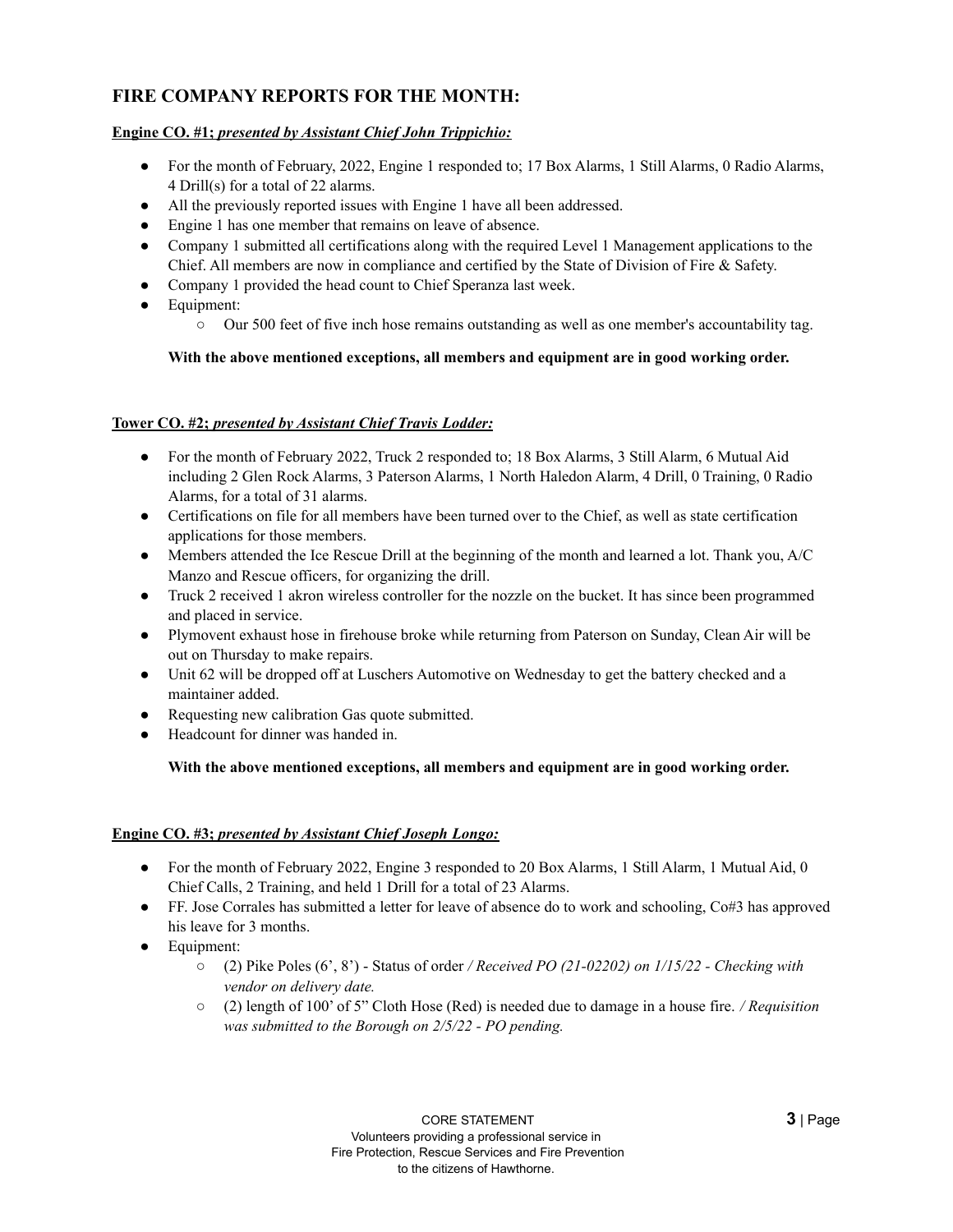*○* (1) Smooth bore nozzle replacement, due to age. */ Received PO (21-02196) on 1/15/22, awaiting final item to be delivered by vendor.*

### **With the above mentioned exceptions, all members and equipment are in good working order.**

#### **Engine CO. #4;** *presented by Assistant Chief Devin Hughes:*

- For the month of February 2022, Engine 4 responded to; 16 Box Alarms, 0 Still Alarms, 0 Standbys, 0 Radio Alarms, 1 Drill, for a total of 17 Alarms.
- Engine 4 currently has one SCBA and two regulators Out Of Service.
- Progress is being made on the new Engine 4. Currently the cab and chassis are on their way to the South Dakota Plant. Final inspection is predicted to be early to mid April 2022.

# **With the above mentioned exceptions, all members and equipment are in good working order.**

#### **Rescue CO. #5;** *presented by Assistant Chief Anthony Manzo:*

- For the month of February 2022, Rescue 5 responded to; 18 Box Alarms, 2 Still Alarms, 0 Mutual Aid, 0 Stand-by, 3 Training /Drills, 0 Special Detail for a total of 23 Alarms.
- Vehicles and Equipment;
	- Rescue
		- I have received the generator repair quote and it has been submitted.
	- Unit 58
		- Cap was received and installed. Looking at vendors for emergency lighting and sirens as well as decals.
	- Unit 57
		- Still trying to locate a vender for generator repairs
	- Boat
		- Good Working Order
	- Personal
		- FF Brian Laube requested to go Social within Rescue Company 5.

**With the above mentioned exceptions, all members and equipment are in good working order.**

# **FIRE PREVENTION REPORT;**

*reported by Fire Chief Joseph Speranza*

• Contained within the Chief's report.

# **CHIEF'S REPORT AND CURRENT EVENTS SUMMARY;**

*by Fire Chief Joseph Speranza*

I would like to thank Groenewal builders for the opportunity and use at 63 Forrest Ave. Our drill which occurred last Sunday was well met with a great turnout from the department. Numerous evaluations were tested and officers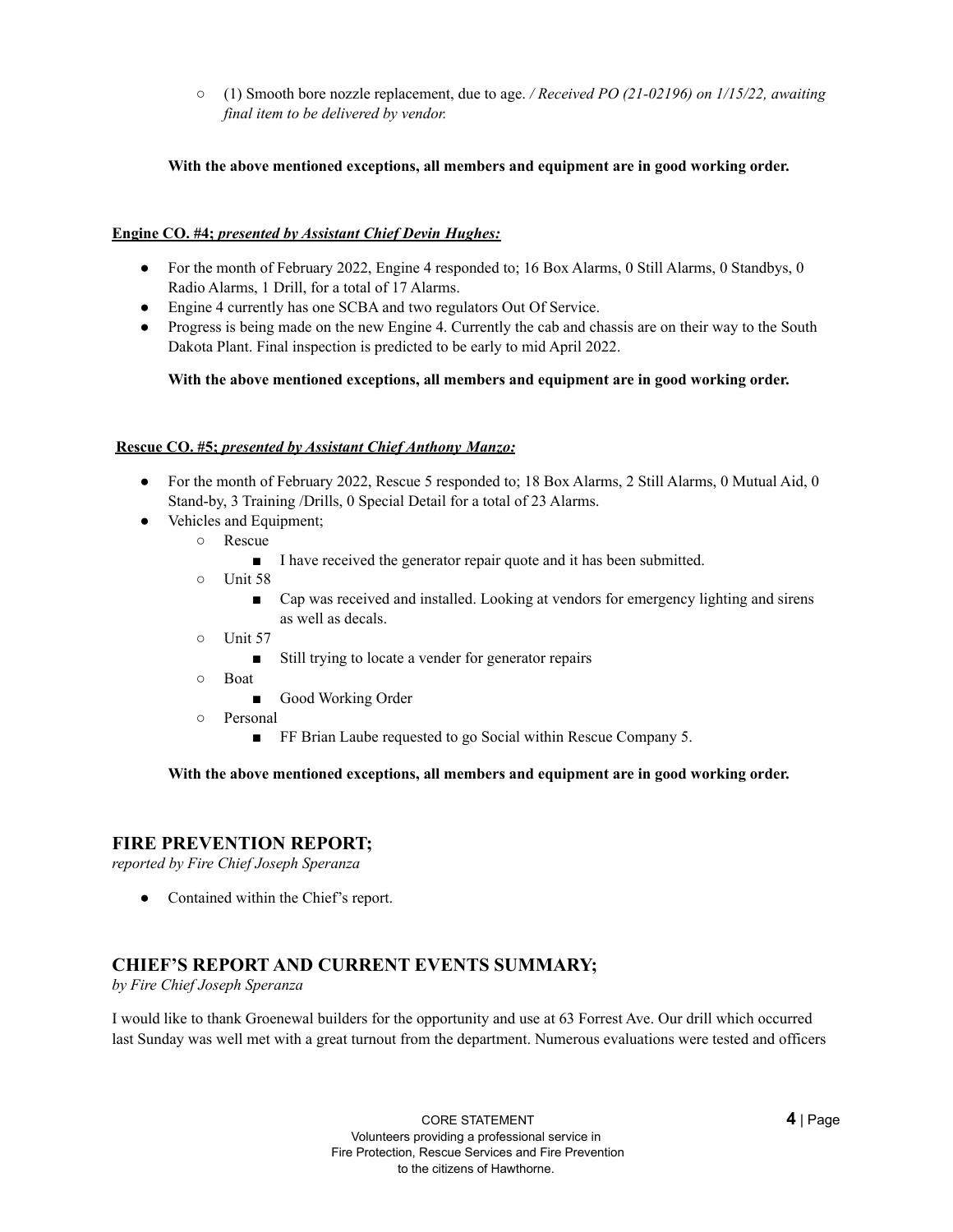and membership did an excellent job. The critique found some basic issues that we will send back to each company so we can address and improve upon but otherwise a worthy drill. Thank you to our ladies Aux, Glen Rock FD and our members and officers that attended.

Some updates,

**The Hedges Complex** - is moving along quickly and we ask our companies to visit the site, we will be planning a walkthrough as they continue.

**Dept SCBA Grant** - The grant has now been accepted by FEMA and we await review results which may be some time before we get any news.

**Division of FIre Review** - Making great progress as all members as of today have been provided to the state. The process exceeded over 50 hours of work and review, but outstanding progress has been completed.

Several members will be required to attend the I-200 in classroom course which we are planning on running here in town in the very near future. As of 2006 the I-200 requirements for front line firefighters, drivers and officers is the in-class course for I-200.

Additionally, several members were missing an opportunity to build off the initial requirements of FF1 and Company Officer which they already had in place. We added and provided their earned certifications and certification forms to the state.

We hope to be working with our fire academies in the future to assist in ensuring members forward the documents to the Division.

**1-200 Course** - The course is slated to be conducted in Hawthorne and will be scheduled asap, awaiting instructors' dates confirmation.

**JIF Background Checks** - Numerous questions have been raised on the process and how it was rolled out to the department and the vendor security. We currently will be working with administration and the Mayor's office in tandem with Safety Jen Scully. This process is not an option and is governed by borough ordinance and is required by JIF our insurance underwriter.

**Communications** - The purchase of radios unfortunately will be delayed due to unit availability. I have been informed it may be 12 months or more.

**Annual Installation Dinner** - The dinner is this Saturday at 7pm, we have a significant awards program so dinner will begin at 7:15pm so we can move the night along.

Respectfully, Chief J. Speranza

# **COMMITTEE REPORTS:**

- · **Communications Division:**
	- No Submission
- · **Cadets:**
	- No Submission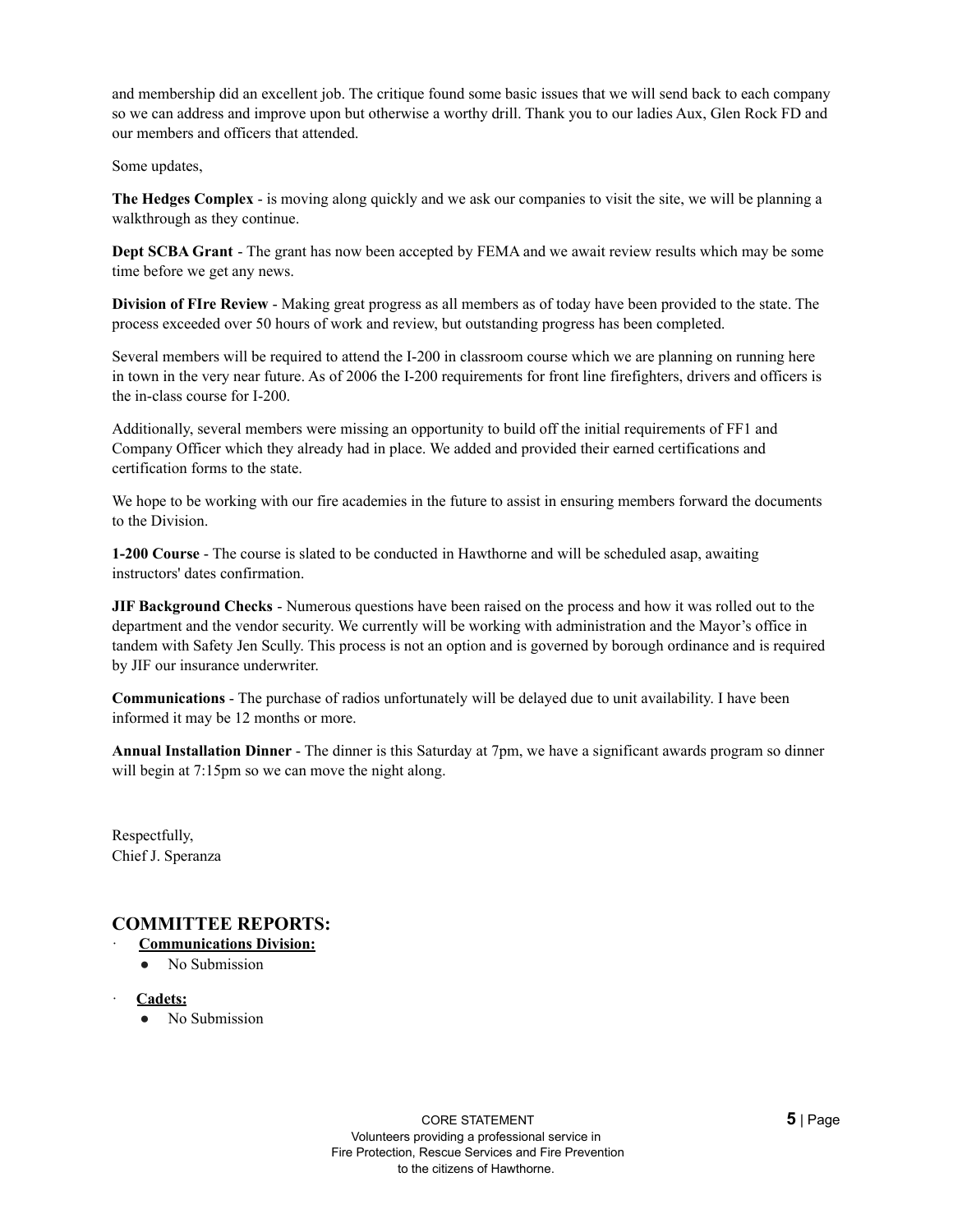#### · **Ladies Auxiliary:**

- Fish Fry Dinner is planned for April 15, 2022
- · **Citizen Fire:**
	- No Submission

#### · **Training Center:**

- Awaiting warmer weather
- Vendor was contacted about the ongoing water leak
- There is still a concern about security and windows being left open. Downes will be contacted about access to their security cameras.

#### · **Exempt/Relief:**

- *Ex-Borough Chief Victor Tamburro*
	- Thank you for providing the department LOSAP information.

#### · **Passaic County Sheriff's Department:**

● *Ex-Assistant Chief John Arturi -* OEM ○ Awareness is high

#### · **Radio Communications**

- *Ex-Assistant Chief Mike Nelson*
	- No Submission

#### ·**CODES**

- *Captain John Carlo*
	- No Submission

#### ·**Awards Committee**

● No Submission

# **OLD BUSINESS:**

- Engine Company 1:
	- No old business to report.
- Tower Company 2:
	- There is an issue with radio wiring on the apparatus. Need to contact a vendor to provide a quote. GooseTown was originally contacted but not reliable.
- Engine Company 3:
	- No old business to report.
- Engine Company 4:
	- No old business to report.
- Rescue Company 5:
	- No old business to report.

### **NEW BUSINESS:**

- Engine Company 1:
	- No new business to report.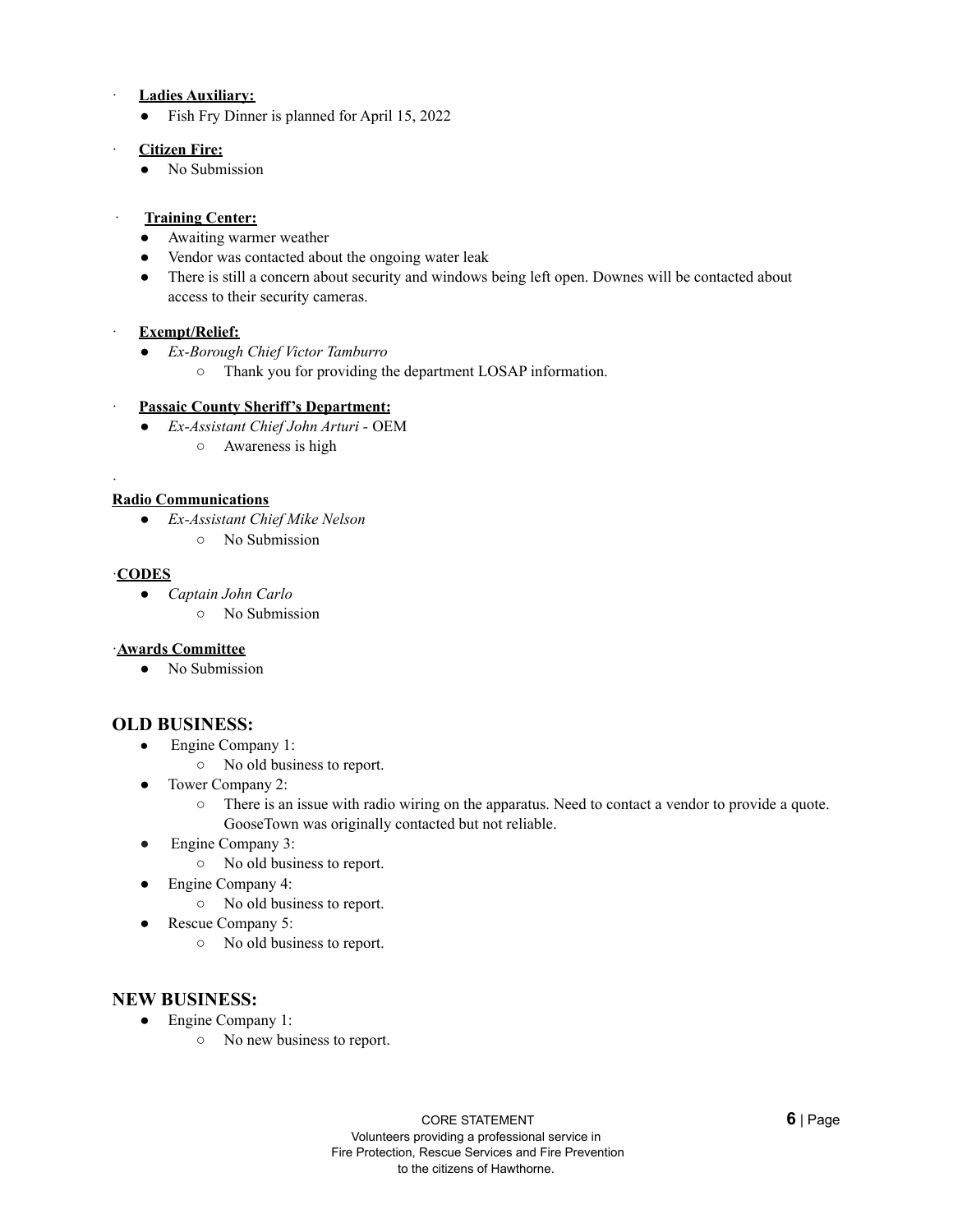- Tower Company 2:
	- There is an on-going concern of the use of apparatus SCBA for use at the Fire Academy for member's training. Truck 2 has so few to start with. - *Chief mentioned that there are 4 extra SCBA units in the new pending Grant, for that reason.*
- Engine Company 3:
	- No new business to report.
- Engine Company 4:
	- No new business to report.
- Rescue Company 5:
	- Helicopter Medic Drill possible site Glen Rock Date TBD
	- $\circ$  Stop the bleeding class March 10 & 21 (6-10pm)
	- $\circ$  County IDs are ready March 10 & 21 (6-10pm)
	- NARCAN awareness class TBD
	- Hawthorne Ambulance possible driver training for FD members to help during the day
	- Boat is be on the water TBD
- **Chief Speranza** 
	- No new business to report.

# **GOOD AND WELFARE:**

- Engine Company 1:
	- $\circ$  No Good + Welfare to report.
- Tower Company 2:
	- Would like to congratulate FF. Skae and his wife are expecting a child.
- Engine Company 3:
	- $\circ$  No Good + Welfare to report.
- Engine Company 4:
	- No Good + Welfare to report.
- Rescue Company 5:
	- No Good + Welfare to report.
- Chief Speranza
	- Keep Ed Warr in your prayers.

# **MEETING CLOSED TO THE BOARD AND OPENED TO THE FLOOR;**

*by* Chief Speranza

- Andrew Chartoff Questioning the online MEL classes. Who selects what classes are to be taken? Last year only one class was required. This year five classes were requested. What is the reasoning behind them and when and what should we be taking?
	- *- Chief - classes are required by JIF and we are notified by the Borough each year.*
- *●* John Auri Commented on Andrew Chartoff's question. Any hazmat incident that happens, your involvement should only be awareness. Referencing chlorine that was used in the conversation. HFD will reach out to my team for assistance.